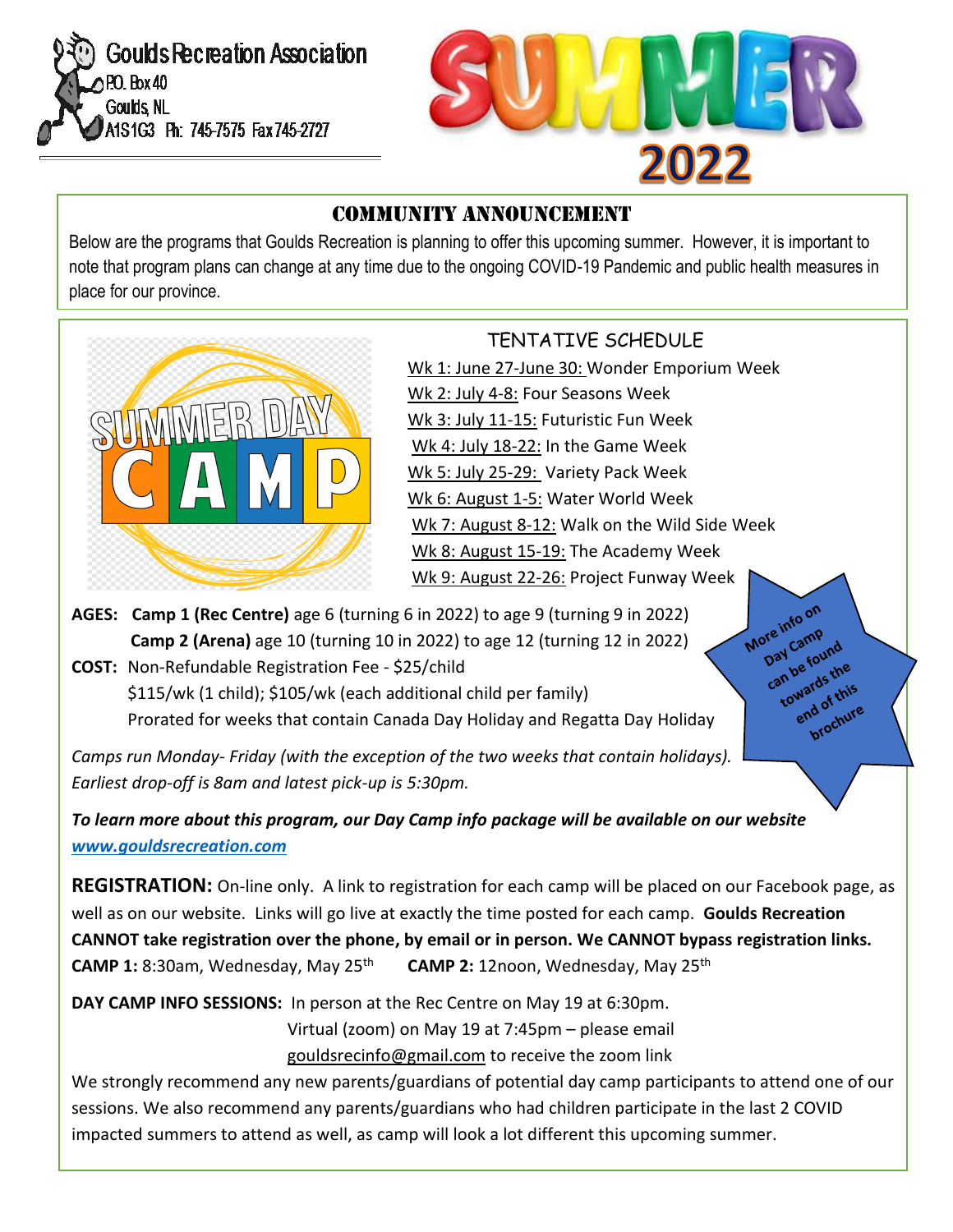

*NOTICE: Goulds Recreation is affiliated with our minor softball program.*

Below is a break down of the age categories offered this upcoming season.

**Softball age categories:** 7 and Under **Cost:** \$90 (1<sup>st</sup> child)

9 and Under \$85 (each additional child in same family) 11 and Under \**Additional costs will be applicable* 13 and Under *for athletes who participate or compete* 15 and Under *in games/tournaments outside of our regular house program and/or for clinics*

**\****Softball NL affiliation fees (Insurance) are included in the cost of the program.*

#### TENTATIVE SCHEDULE

House Program: 9-week program starting week of June 27<sup>th</sup> – June 30<sup>th</sup>. Each group will have a 1-1.5 hour session, twice a week during day times. 7U, 9U, 11U will also have Thursday evening game times. Schedule will soon be available in our softball package.

**Batting Cage** time slots will also be available throughout the summer for age-appropriate groups. We are also hoping to be able to offer on-site clinics in various skill development areas.

**\*\*Tryouts:** Will take place for certain age groups for teams to compete at tournaments. These tryouts usually take place towards the end of May and first part of June. Those trying out MUST be registered with our Minor Softball program.

*To learn more about this program, our Minor Softball info package will be available on our website [www.gouldsrecreation.com](http://www.gouldsrecreation.com/)*

**ON-LINE REGISTRATION:** Begins 9am, Wednesday, May 11th, 2022. Link will be on our Facebook page, as well as on our Website – [www.gouldsrecreation.com](http://www.gouldsrecreation.com/)

**COACHING:** All of the age categories above have Softball NL sanctioned tournaments, including the U7 and U9 age categories (Timbits). In order for our athletes to take part or compete in these tournaments, we require dedicated coaches. If you are interested in coaching one of our teams, please email us at [gouldsrecinfo@gamil.com](mailto:gouldsrecinfo@gamil.com) and we will provide you with a coaching application.

\*\*SOFTBALL NL are also hosting a Coaching Clinic at the Rec Centre on May 14<sup>th</sup> (1 full day). Email us for more details!

\*\*We will also be hosting an Umpire clinic. Details to follow.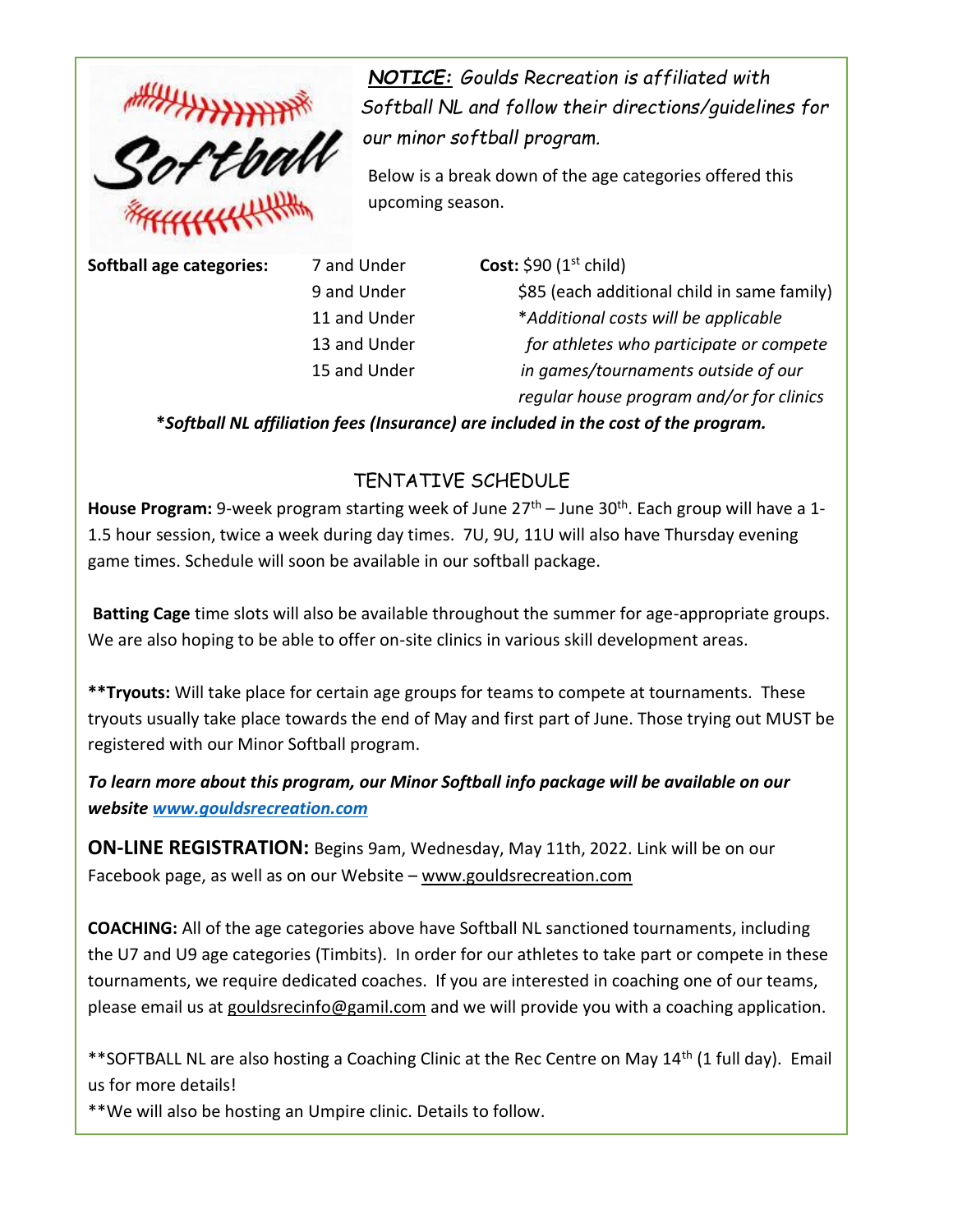

Outdoo

 *This program is exclusively an outdoor program! Drop off will be on Jess' Court (outdoor basketball court by skatepark).* 

#### TENTATIVE SCHEDULE

8-week program starting July  $4<sup>th</sup>$ **BASKETBALL Each group will have 2 sessions per week.** Program takes place on Mondays and Wednesdays.

> **TIME SLOTS:** 6 (turning 6 in 2022) year - 9years = 1:15-2:30pm 10(turning 10 in 2022) year – 12 years = 2:45-4pm There will be no sessions on Regatta day

**COST:** \$60 (1 child); \$55 each additional child per family

*To learn more about this program, our Outdoor Basketball info package will be available on our website [www.gouldsrecreation.com](http://www.gouldsrecreation.com/)*

**ON-LINE REGISTRATION:** Begins 9am, Wednesday, June 1st, 2022. Link will be available on our Facebook page, as well as on our Website – [www.gouldsrecreation.com](http://www.gouldsrecreation.com/)



 *This program is exclusively an outdoor program! Drop off will be on Tennis Courts next to the Rec Centre Building.*

#### TENTATIVE SCHEDULE

8-week program starting July 4<sup>th</sup> Each group will have 2 sessions per week. Program takes place on Mondays and Wednesdays. **TIME SLOTS:** 6 (turning 6 in 2022) year - 9years = 9:30-10:45am 10(turning 10 in 2022) year – 12 years = 11a-12:15pm There will be no sessions on Regatta day

**COST:** \$60 (1 child); \$55 each additional child per family

*To learn more about this program, our Tennis info package will be available on our website [www.gouldsrecreation.com](http://www.gouldsrecreation.com/)*

**ON-LINE REGISTRATION:** Begins 9am Wednesday, June 1st, 2022. Link will be available on our Facebook page, as well as on our Website – [www.gouldsrecreation.com](http://www.gouldsrecreation.com/)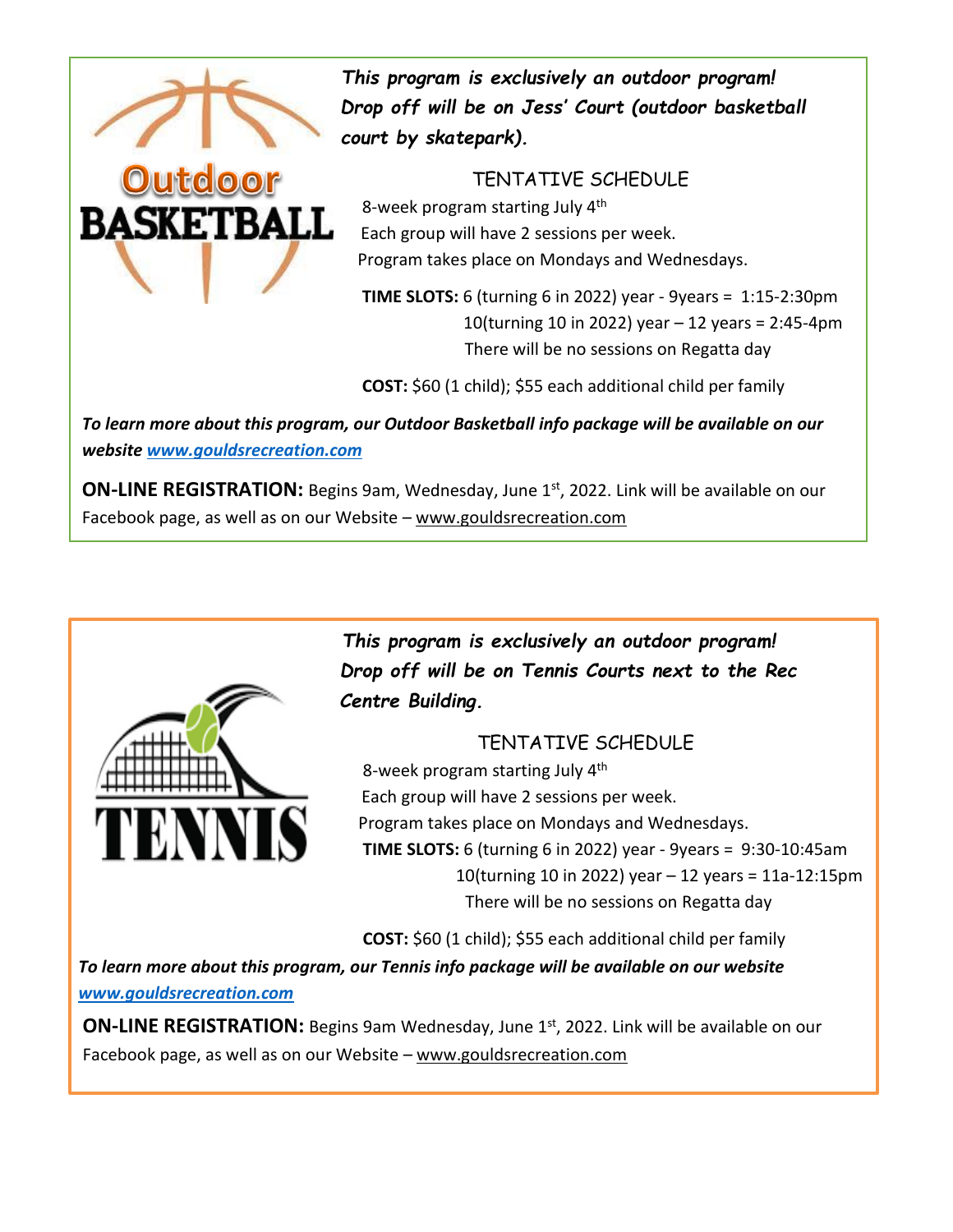

 *This program is exclusively an outdoor program! Parents/guardians MUST stay with participants for duration of program. Takes place on our mini-pitches* TENTATIVE SCHEDULE 8-week program starting July 7<sup>th</sup>. Each group will have a 1 hour

session, once a week. Thursdays, 6- 7pm for both groups

**AGES:** 3/4- 5 years & 5/6-7 years

**COST:** \$20/family

*This program is a volunteer run program. It will involve the fundamental movements of soccer incorporated into fun games. Parents/guardians are encouraged (but not necessary) to participate with the children. Family's must register their child(ren) and any parent/guardian who may attend with your child(ren). It is definitely going to be a social soccer program to have some fun!* 

**ON-LINE REGISTRATION:** Begins 9am Wednesday, June 1st, 2022. Link will be available on our Facebook page, as well as on our Website - [www.gouldsrecreation.com](http://www.gouldsrecreation.com/)



*This is like a mini Day Camp! Awesome program! Drop off will be at the basement door to the Old Town Hall Building. Participants should come prepared for rain or shine. The program will take place at the Old Town Hall Building (library), as well as at several of our outdoor facilities such as the playground, soccer pitches, softball fields and green spaces.*

TENTATIVE SCHEDULE

8-week program starting July 5<sup>th</sup> **Group 1:** Tuesdays 9:30am-12noon; Thursdays 1:30-4pm **Group 2:** Tuesdays 1:30-4pm; Thursdays 9:30am-12noon *Session activities will be based off of the Day Camp weekly themes!*

**AGES:** 6-10 (children must be turning 6 in the 2022 year)

**COST:** \$90 (1 child); \$85 each additional child per family

If the Regatta is moved to a Tuesday or Thursday, sessions will be cancelled on that day.

*To learn more about this program, our Kids at Play info package will be available on our website [www.gouldsrecreation.com](http://www.gouldsrecreation.com/)*

**ON-LINE REGISTRATION:** Begins 9am, Wednesday, June 1st, 2022. Link will be available on our Facebook page, as well as on our Website – [www.gouldsrecreation.com](http://www.gouldsrecreation.com/)

*\*If groups are full, please place your child's name on the waitlist. If there is enough interest, additional groups may be added!*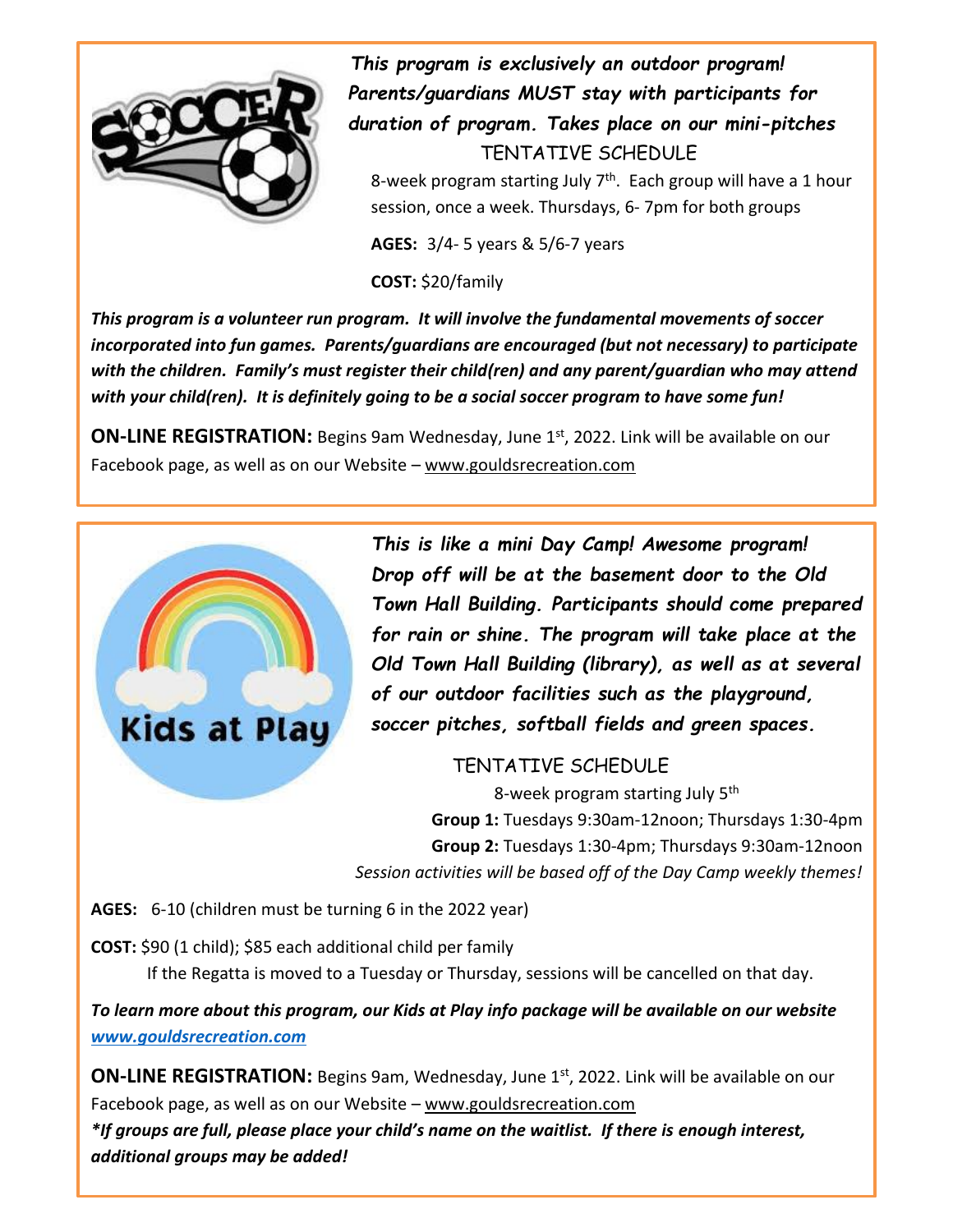## **REGISTRATION PROCEDURES**

All summer registration is completed on-line through Eventbrite. The Registration links for the various programs will be posted on our Facebook Page – Goulds Recreation and on our Website – [www.gouldsrecreation.com.](http://www.gouldsrecreation.com/) If you have difficulty accessing the registration, please try refreshing the link. We cannot take registration over the phone. Payment is not made through our on-line registration. For all programs, with the exception of Day Camp, fees will be due 2 weeks prior to program start date. Payment holds your child's spot for the program. **DAY CAMP**: the \$25 non-refundable registration fee MUST be paid within 24 hours of initial registration. This \$25 fee is applied to each child you register in the program. Payment for day camp weeks is due two weeks prior to the start of the week registered for.

We accept e-transfers: [gouldsrecreg@gmail.com](mailto:gouldsrecreg@gmail.com) . In person cash payments can be arranged. If you would like any Program Packages emailed to you, please request by emailing [gouldsrecinfo@gmail.com.](mailto:gouldsrecinfo@gmail.com) Program packages will also be available on our website [www.gouldsrecreation.com.](http://www.gouldsrecreation.com/)

## **Additional Information on Day Camp Registration:**

Goulds Rec strives to be as fair as possible when it comes to registering for programs. We want to ensure that every family has a fair opportunity to register for this wonderful program. We believe in the first come first serve policy and will continue to follow this format. Parents/guardians can only register their own child(ren) for our day camp program. A parent/guardian under their on-line registration, CANNOT register a child from a different family/household. If it is noticed that this has taken place, registration for the child not within your family/household will become void. Goulds Rec staff have no access to bypass the on-line system and we have no control over who gains access first to our on-line system. Our day camp program is extremely popular with more than 100 families trying to get one of our limited spots for camp at the exact same time. With the Eventbrite system, there is no cart. The time running at the top is **NOT** an indication of how much time you have to "check out". It is simply the time you have access to the on-line registration system. It is a very trusted system and the process simply comes down to how fast you can complete the registration. You may have a week checked and when you go to register, it may no longer be available, as someone else may have clicked "register" before you. We understand that this can be very frustrating. We strongly recommend you check yes to the wait list.

### **Additional Day Camp Information**

**Day Camp and Sports Programs:** If your child is registered for day camp and they also want to take part in our day time sports programs, our counselors will walk your child to the program and bring them back to day camp during their weeks at camp!!! If your child is registered in 5 or more weeks of day camp, you will get a \$10 discount on sports registration! Please note that if the sport program session overlaps with a day camp field trip, your child will have to go on the field trip and miss their sport session.